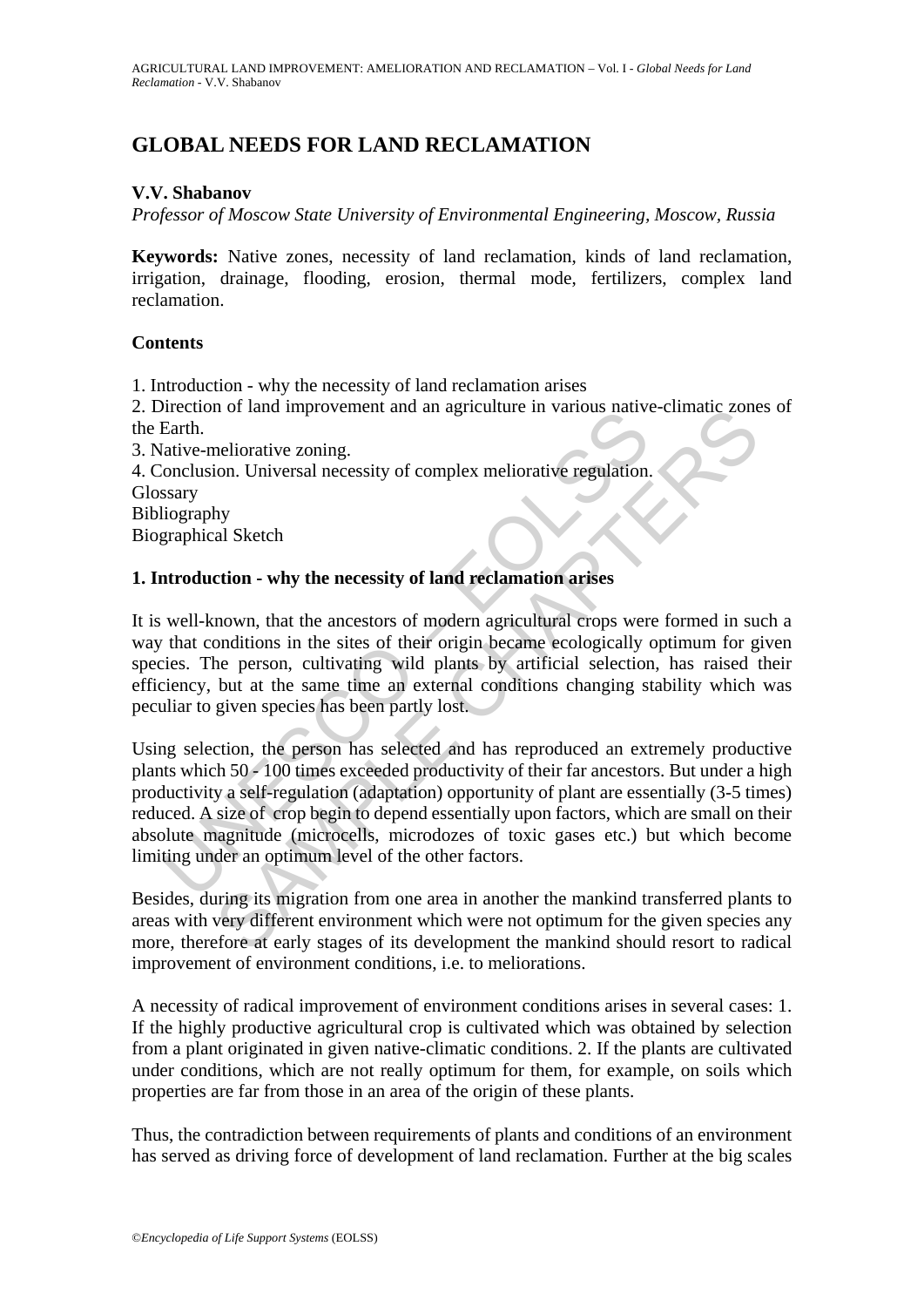of influences, contradictions have arisen between natural biological systems (soil biota and water objects) and conditions of environment changed by a man.

The result is that since the certain level, an essential increase of crops may be received only if all factors influencing growth and development of plants are regulated. Thus, the contradiction between desire of man to receive a high productivity of plants and impossibility to do it without exact regulation of set of factors of an environment has resulted in melioration appearance.(see The Necessity for Development of Land Reclamation)

Necessity of radical improvement of properties of grounds and conditions of an environment arises not only at agricultural activity, and for other grounds. According to it there are various kinds of melioration: 1. Land reclamation of agricultural purpose; 2. Land reclamation of settlements; 3. Melioration of grounds, occupied with the industry, transport, communications, defense; 4. Land reclamation of wood fund (but not wood melioration); 5. Land reclamation of water fund (for example, preparation of reservoir floor); 6. Land reclamation of historical-cultural, sanitary and recreational purposes.

d reclamation of settlements; 3. Melioration of grounds, occupied<br>sport, communications, defense; 4. Land reclamation of wood fi<br>oration); 5. Land reclamation of water fund (for example, prepa<br>r); 6. Land reclamation of hi mation of settlements; 3. Melioration of grounds, occupied with the inducommunications, defense; 4. Land reclamation of wood fund (but not w, i); 5. Land reclamation of water fund (for example, preparation of reservant re Land reclamation of the agricultural grounds is subdivided into kinds according to the adjustable factor. Therefore professor B. S. Maslov offers to distinguish: 1. *Water melioration of soils* (hydromelioration) regulating amount of moisture in soil by an irrigation or drainage, agrowoodmelioration (creation of forest belts for detention of moisture and reduction of evaporation), agromelioration actions (plowing, harrowing, mulching etc.) . 2. *Chemical (food) land reclamations* – i.e. a regulation of amount of chemical substances: application of fertilizers, desalination of siols, change of reaction of soil solutions (for sour soils - liming, for solonetzes - plastering). 3. *Thermal land reclamations* - i.e. a regulation of amount of heat in soil: cooling humidifying, frost control, direct heating (for example, using a heat from thermal power stations), changing of thermophysical properties of soil: change of reflecting ability of soil (albedo) by means of mulching; changing of thermal capacity and heat conductivity of soils (changing of structure of a firm phase - density, friability), addition of sand, for example, (the ground becomes more friable in this case and faster dries up), addition of organic substance in order to increase a moisture capacity; deep loosening. Creation of an artificial relief results in changing of physical properties: porosity, density, water- and air permeability.

The best effect is achieved by using a complex land reclamations, i.e. a joint application of several kinds of land reclamation on the same site of the grounds.

In connection varying of plant requirements in the various periods of their development, a necessity of providing in each territory a required *meliorative mode* (i.e. change of the basic conditions of an environment depending on time) arises. According to definition of professor A. I. Golovanov a meliorative mode (i.e. a set of requirements applying to the controlled factors of soil formation and development of plants) provides an overall objective of land reclamation of the agricultural grounds (see Hindrances and Restrictions to Farming). The basic parameters of a meliorative mode: 1. Permissible limits of soil humidity in a root-inhabited layer; 2. Permissible limits of depths of subsoil waters; 3. A permissible direction and size of water exchange between the soil layer, spreading ground and subsoil waters; 4. Permissible limits of contents of toxic salts, pH; 5. Permissible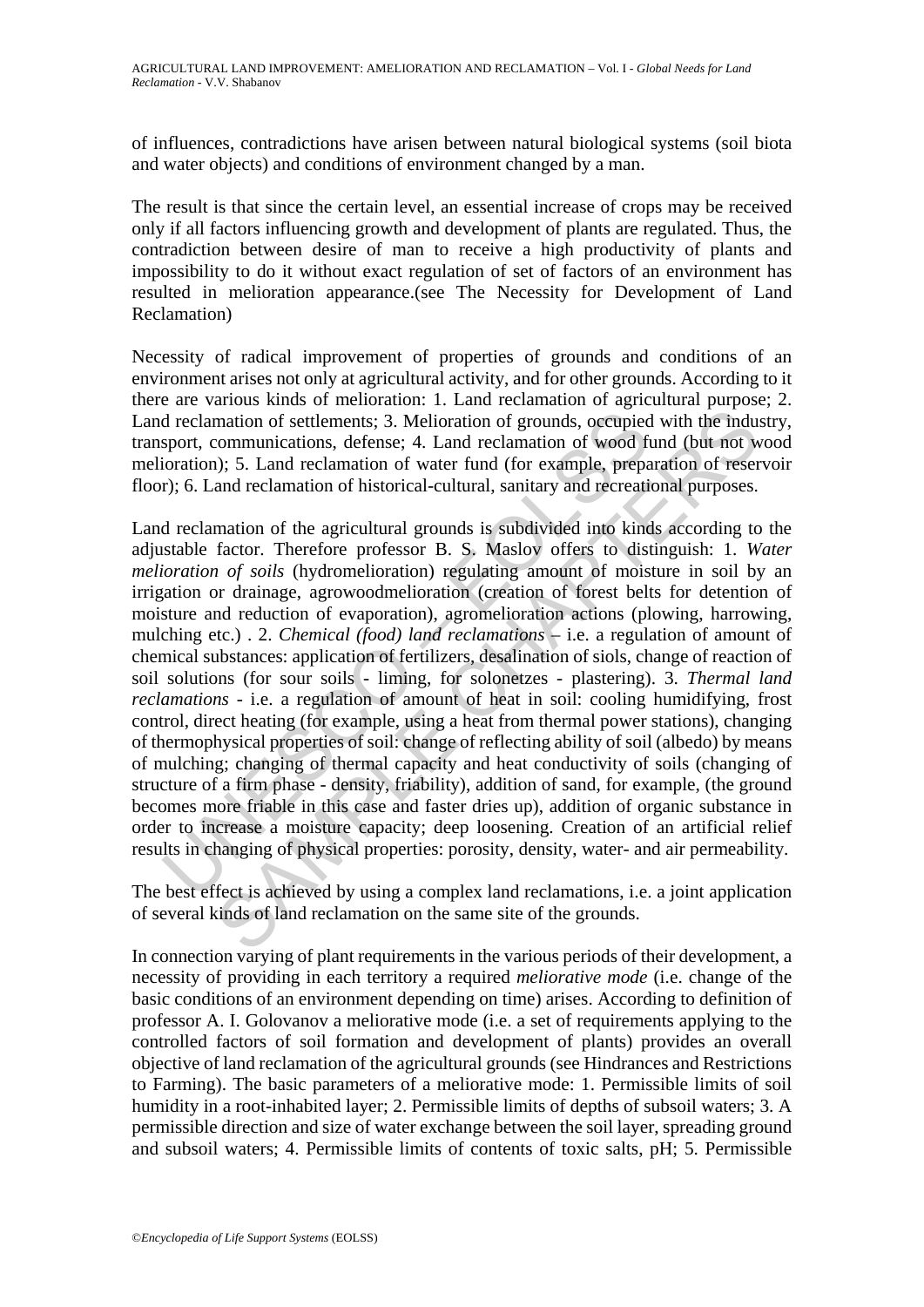balance of humus and nutrients; 6. A permissible mineralization of irrigation waters; 7. Permissible limits of amount and quality of waste waters from meliorative systems.

It follows from the definition of land reclamation which has been given by the founder of the Russian meliorative science professor A. N. Kostjakov, that primary goal of agriculture and land reclamation is management of a water cycle and cindery nutritious elements with a view of progressive increase of soil fertility. Management of these processes is carried out by shifting a water and cindery elements from geological circulation into a biological one. It allows to prove their connection with circulation of energy because a transference of the cindery elements into biological circulation becomes possible after having accumulated them in a biomass, and it, in turn, can be made only under an influence of a solar energy. A.N.Kostjakov considered it possible to carry out such a management by complex melioration, i.e. the hydraulic engineering and agrotechnical influences regulating water, air, thermal, food and consequently a biological mode of soil.

bechnical influences regulating water, air, thermal, food an ogical mode of soil.<br>
Fessor V.V. Shabanov offers to consider a complex land reclame<br>
tut radical improvement (optimization) of all vital for plant factors<br>
tut cal influences regulating water, air, thermal, food and consequent<br>mode of soil.<br>W.V. Shabanov offers to consider a complex land reclamations as a scial<br>improvement (optimization) of all vital for plant factors of an envir Professor V.V. Shabanov offers to consider a complex land reclamations as a science about radical improvement (optimization) of all vital for plant factors of an environment. Technically complex land reclamation is a system of the procedures allowing essentially to increase a productivity of plants by means of influence on the factors of an environment which are basic for its growth and development. Thus an obligatory condition of a consequence complex land reclamations should be a progressing increase of fertility of soils and prevention of negative influence on associates biogeocenoses. Thus, the systems of complex meliorative regulation are a dialectically caused product of interaction of man and environment, produced during the long attempts of man to increase the productivity of natural biogeocenoses.

Last time, land reclamation becomes necessary for the grounds which are liable to ecological accidents and disasters, where the steady natural landscapes are destroyed. In this case there is a progressing loss of fertility of grounds, that is fraught with serious social - ecological consequences for life of many countries.

Besides each country is liable to periodic changes of climate which may last for some years. It may result in essential changes of structure of natural biogeocenoses, changes of landscape and social instability. Methods of complex meliorative regulation may be also used for stabilization of natural ecosystems.

Having considered the positive features of land reclamation, it is necessary to note also its negative features. Only a few of systems "are authorized" to make the basic changes of an environment. The necessity of procedures which change the nature, especially in the sphere of production of agricultural products, is fixed in our mind for a long time and it is promoted the formation of positive public opinion. There is no need to explain people that lives in deserts or in areas which are liable to often droughts, that an irrigation is a good thing, as it is not necessary to explain a benefits of the drainage to the people that lives in marshlands.

On the one hand there are growing requirements of preservation and non-interference into nature, on the other hand - there are resolute requirements to provide an acceptable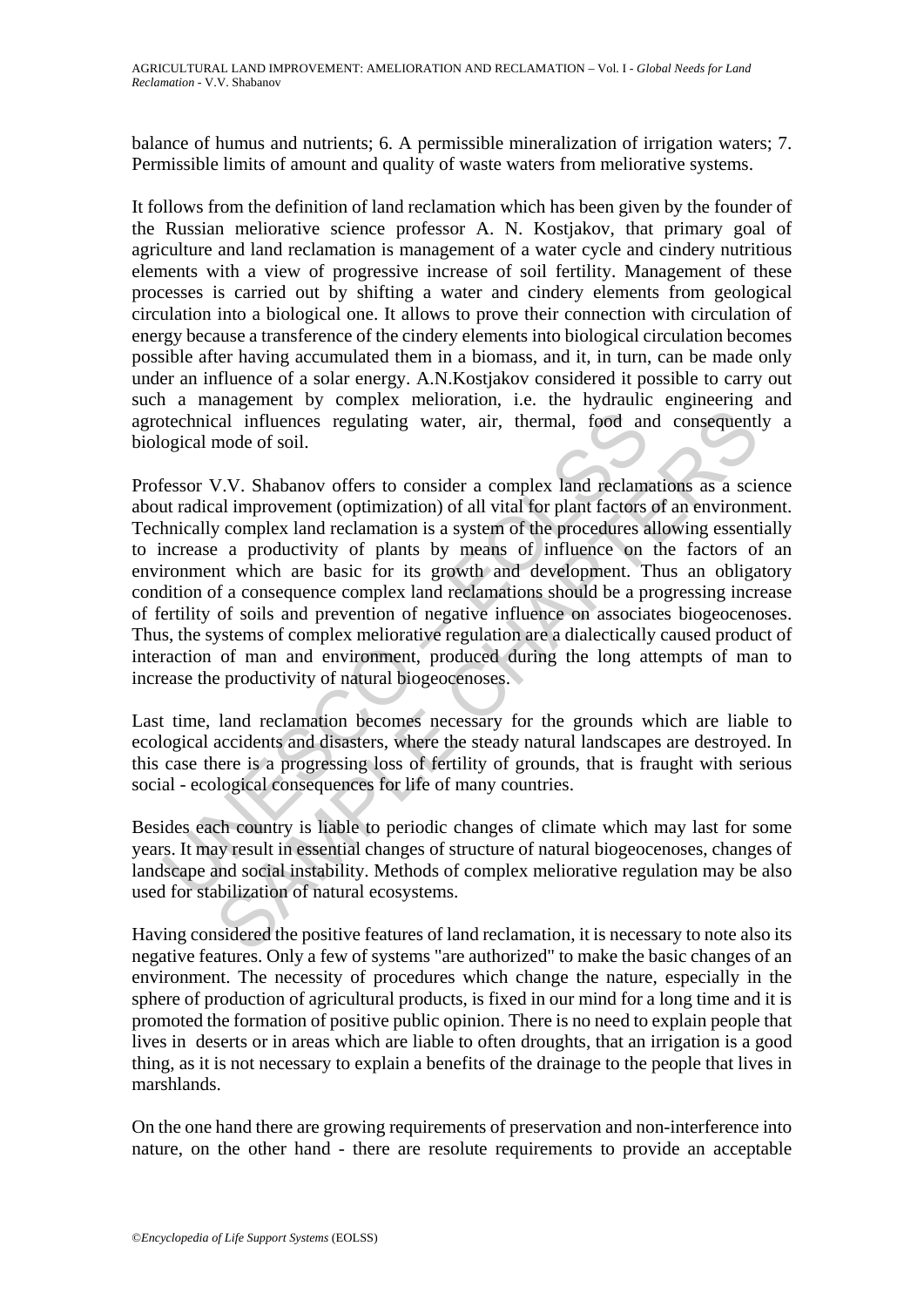quality of life in a society, and this will inevitably result in the further intensification of all spheres of production including agricultural melioration. Now there is no alternative for the land reclamation of agricultural grounds (in the broad sense of melioration).

The quality of an environment at all stages of person development occupied a special position. In the majority of areas an environment does not correspond to human biological features and historical generated requirements for conditions, comfort and convenience of life and labour. Transformation of a nature, an aspiration to arrange a nature, to bring it into accordance with the usual centuries representations concerning a quality of life and requirements to the vital space, unlimited use of natural resources were and unfortunately remain a dominant direction of activity of the person who have developed the appropriate systems of activity and have created a necessary sections of fundamental and applied knowledge.

Since agriculture became cultural, it is necessary to remember constantly that agricultural crops may not live in any given conditions. In that case they either do not grow absolutely, or are unproductive. Precisely it is required to fix that fact that soil of an arable land and other agricultural grounds are not those soils which were formed evolutionally. There is no matter that many soils are already degraded or may degrade. The matter is that without cultivation the grounds could not have a necessary level of fertility at all.

Example the came culture is it is necessary to remember constant<br>or so may not live in any given conditions. In that case they either do r<br>for every enductive. Precisely it is required to fix that fact that soil of<br>r a gri manney that is increasing to remember constantly that agriculture became cultural, it is necessary to remember constantly that agricult odicit of our any given conditions. In that case they either do not grow absolut odici They should be constantly improved, meliorated, and thus there are no basic differences between agroprocedures and engineering meliorations. If we want to receive an acceptable level of a crop then in any case it is achieved through technologies. The greater crop is required, the more intensive technology should be used and more precise an accuracy of necessary batching of providing of anthropogenous resources mast be. It is also actual from the other points of view: in practice an anthropogenous substances (fertilizers, chemical weed-killer and returnable water) frequently pollute the rivers, reservoirs, subsoil waters, and natural fertility of soils is spent irrevocable.

With engineering melioration or without them – an agriculture carries out the largest of all kinds of activity intrusion into biosphere, but there is no any alternative to agriculture. Therefore its rationality is also the basic ecological requirement.

The agricultural activity and also the meliorative one, which is closely connected to it should be carried out in conditions of the constant control and the responsibility. It is impossible to plan a development of an agricultural production in such conditions without an estimation of possible ecological consequences of all technological actions and receptions.

Undoubtedly, that now it is necessary to introduce widely the methods of complex melioration, which allow to raise crops essentially, to optimize an irrigation modes with a view of economy of water resources, to take into account cost of water and to make a choice of the best variant on this basis. In each project a natural necessity of land reclamation and its economic and social efficiency should be proved, and the ecological admissibility of realization of one or another kind of meliorative works should be estimated.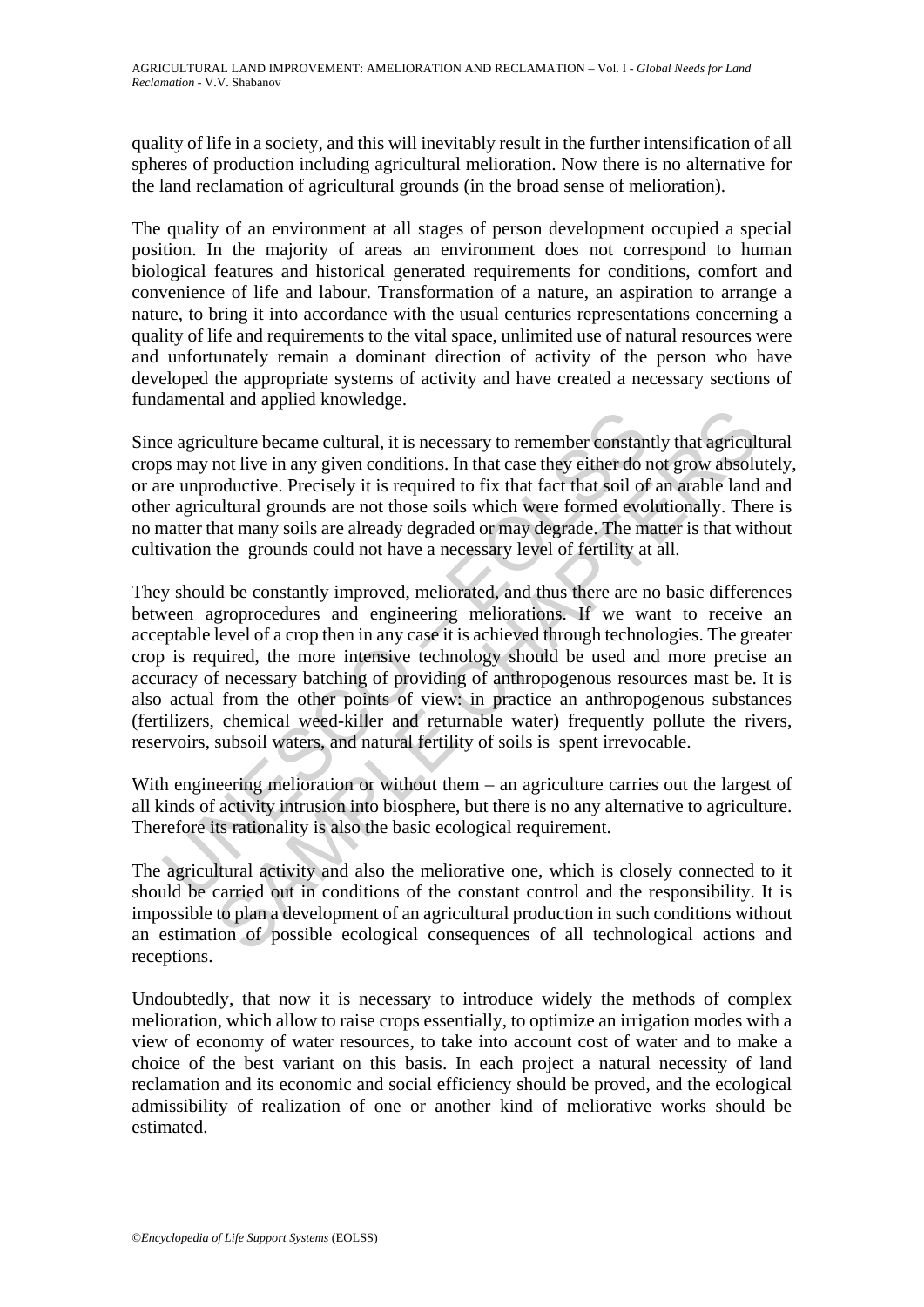Technically a complex land reclamation is a combination of "dry" (agrowoodmelioration) and "water" (hydraulic engineering) land reclamation. Such combination should be especially varied for each region, area or field.

It allows satisfy not only the requirements of plants, but also the requirements of soil biota i.e. to realize the certain meliorative mode which is a set of requirements to adjustable factors of soil formation provided a radical improvement and the further increasing of soil fertility, and getting the given crop of agricultural crops under the certain economic restrictions.

Thus, land reclamations is carried out for the various purposes and the set of meliorative regulation types is various in every natural-climatic area.



#### **Bibliography**

Aidarov I.P., Golovanov A.I., Mamaev M.G. El riego. Editorial Mir. Moscu. 1982. *[The data are presented, which allow to determine the necessity of leaching regime, its intensity and the terms of additional feeding of water]* 

Irrigation. Directory. Melioration and water economy. M., Agropromizdat, 1990 *[Reference book for designers, where all necessary data are represented for substantiation and design of irrigation systems].* 

Melioration: Encycl. Directory. - Minsk, 1984, -567 pgs. (Melioration, 1984). *[In Encyclopaedia all issues of reclamation are considered]* 

Pereira, L. S. and Allen, R. G. 1998. Crop water requirements. Chapter 1.5.1 of Handbook of Agricultural Engineering, CIGR and ASAE.

Shabanov V.V. The bio-climatic substantiation of hydro-thermal melioration. L., Gidrometeoizdat, 1973. *[The monograph is devoted to the questions of bioklimatic substantiation of land reclamation which means setting quantitive indices of discrepancy of crop demands to environment conditions. The developed method of calculation may be used for the purposes of planning and basing land reclamation on the vast territories.]*

World Water Balance and Water Resources of the Earth, UNESCO, 1978 English version, page 598 *[The data concerning a development of irrigation in various continents are presented in this article. It is ascertained, that an irrigation is distributed in areas with rather damp climate. It is proved, that on drying systems an irrigation is also necessary. It enables a further opportunity to convert them into a systems of complex meliorative regulation.].* 

#### **Biographical Sketch**

**Shabanov, Vitaliy Vladimirovich,** Doctor of Technical Sciences, Professor of the Moscow State University of Environmental Engineering, Academician of the Russian Academy of Agricultural Sciences V.V. Shabanov was born on June 27, 1937, in Moscow, into the family of hydrologist. In 1964, he graduated from the Engineering Department of the All-Union Institute of Extension Education in Agriculture; in 1991, he took the retraining course in Ecology at Moscow State University and got the